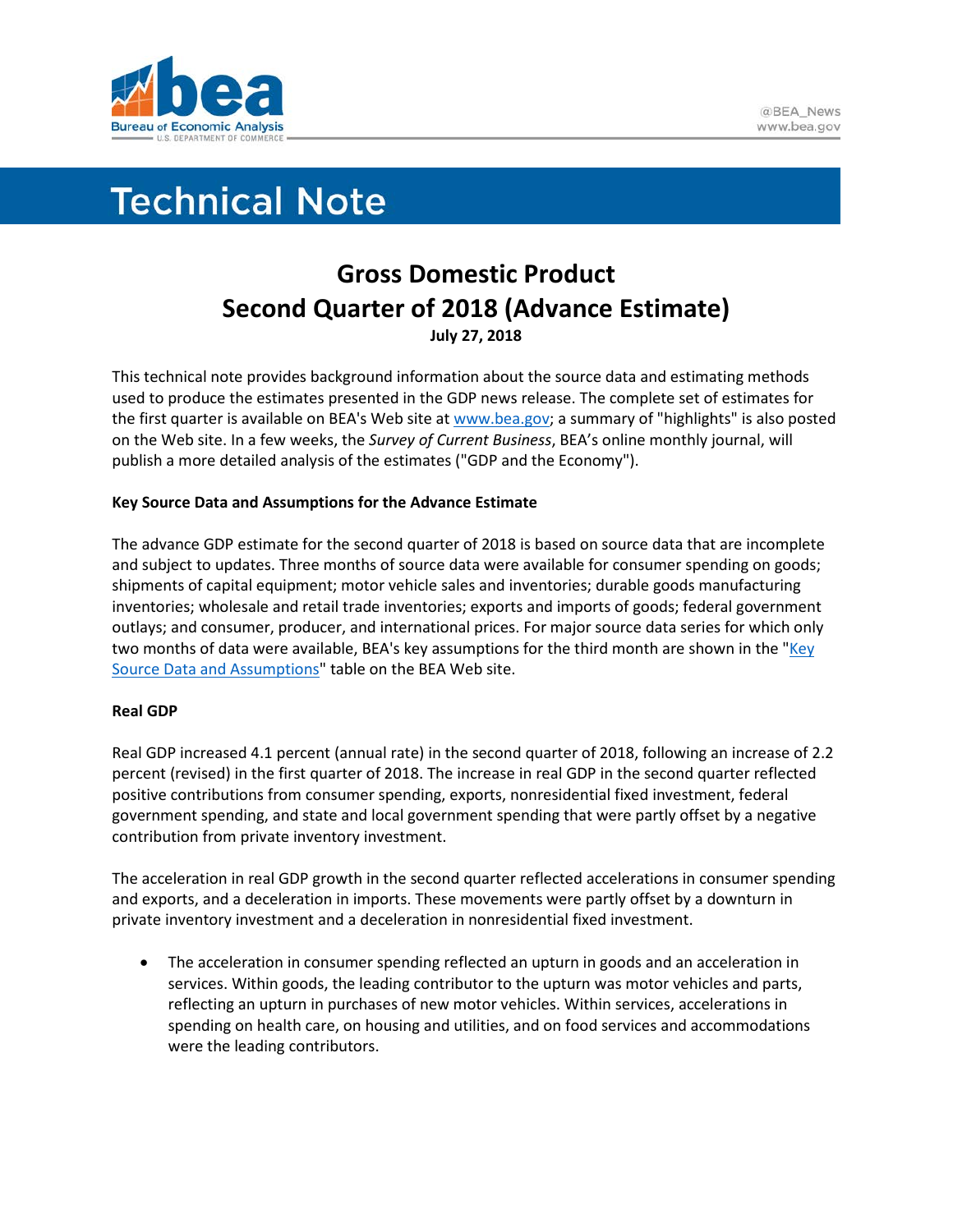

- Within exports, the acceleration reflected an upturn in petroleum and products and an acceleration in exports of foods, feeds, and beverages, primarily exports of soybeans.
- Within inventory investment, the leading contributor to the downturn was wholesale trade industries, notably drugs and sundries, petroleum and products, and farm products, which include soybean inventories.

#### **Prices**

The price index for personal consumption expenditures (PCE) increased 1.8 percent in the second quarter, following an increase of 2.5 percent (revised) in the first quarter. Excluding food and energy prices, the PCE price index increased 2.0 percent after increasing 2.2 percent (revised).

#### **Disposable Personal Income**

Real disposable personal income increased 2.6 percent in the second quarter, following an increase of 4.4 percent (revised) in the first. The personal saving rate was 6.8 percent in the second quarter, compared with 7.2 percent (revised) in the first.

#### **Comprehensive Update**

Today's release presents results from the comprehensive update of the national income and product accounts. The updated estimates reflect previously announced improvements, including updates to BEA's [seasonal adjustment practices,](https://www.bea.gov/faq/index.cfm?faq_id=1069) improved measures of private nonresidential fixed investment, and the introduction of new [not seasonally adjusted](https://www.bea.gov/faq/index.cfm?faq_id=1300) estimates for GDP, GDI, and their major components. The comprehensive update also incorporates source data that are more complete and reliable than those previously available, including results from BEA's 2012 Benchmark Input-Output Accounts (available November 1, 2018). The reference year for chain-type price and quantity indexes and chained-dollar estimates has been updated to 2012.

- The updated estimates show that real GDP increased 1.5 percent at an average annual rate from 2007-2017; in the previously published estimates, real GDP had increased 1.4 percent. Over the same period, real GDI increased 1.5 percent, compared with the previously published 1.4 percent. Revisions to real GDP and real GDI for years prior to 2007 were small.
- The improvements to private nonresidential fixed investment were twofold. BEA introduced newly available and revised prices for high-tech products, notably software, medical equipment, and communications equipment. In addition, improved measures of current-dollar investment in information and communications technology (ICT) investment were introduced as part of the benchmarking process. As a result, real private nonresidential fixed investment increased 3.7 percent at an average annual rate from 2002-2017, an upward revision of 0.8 percentage point. Of that upward revision, the improved prices accounted for over half. The improved currentdollar ICT investment accounts for much of the remainder.
- Over the most recent business cycle, the updated estimates show the economy contracted an average annual rate of 2.7 percent during the last recession; in the previously published estimates, the rate of contraction was 2.8 percent. As part of this current expansion the